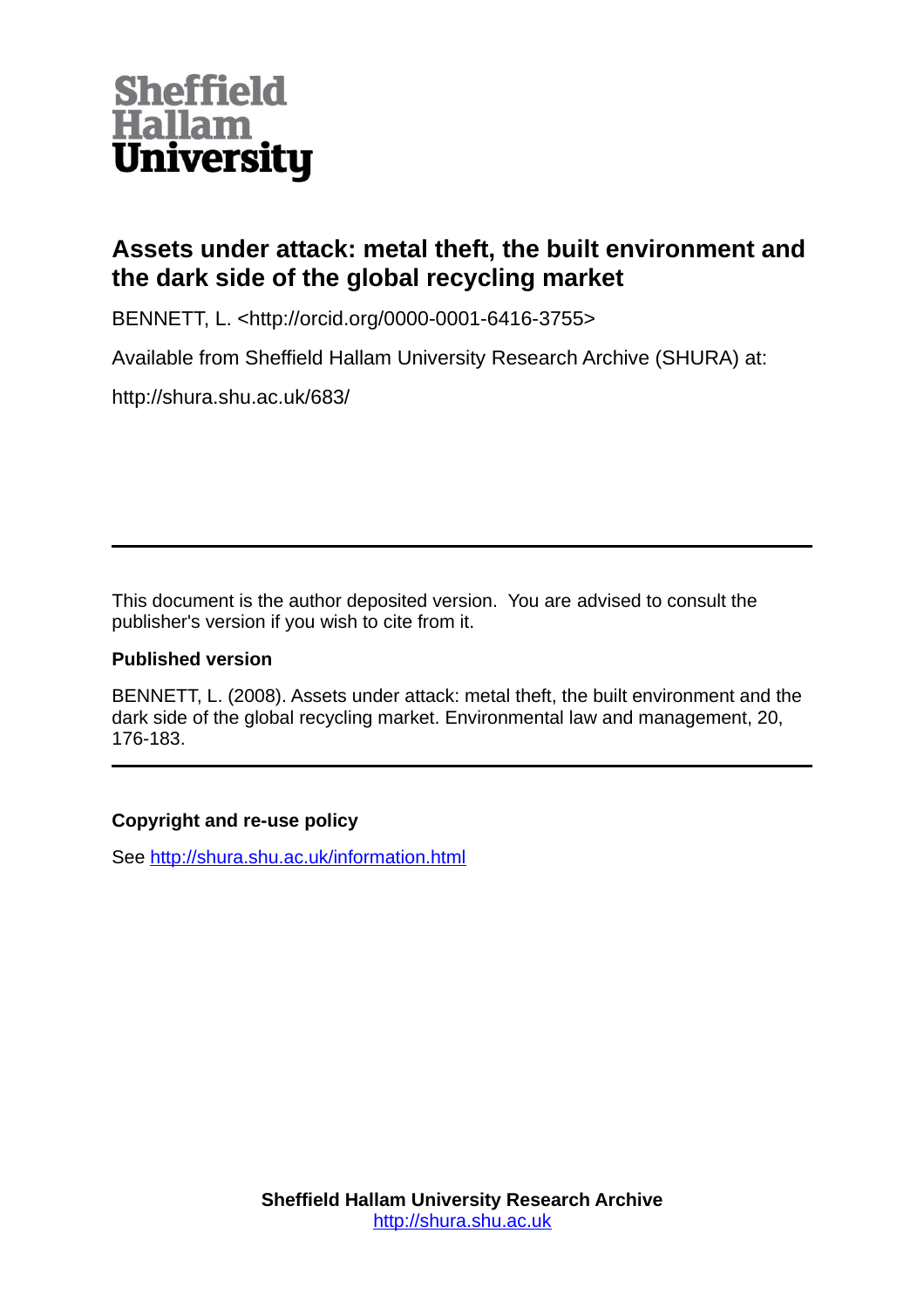# **Assets under attack: metal theft, the built environment and the dark side of the global recycling market**

### **Luke Bennett**

Senior Law Lecturer, Sheffield Hallam University<sup>1</sup>

#### **Introduction2**

#### **'Six churches a day plundered by gangs selling lead to China' 3**

The UK built environment is experiencing unprecedented levels of metal theft. Thieves are plundering buildings and infrastructure for their copper, lead and other valuable metallic elements. Metal theft has one of the fastest growing crime rates in the United Kingdom, with an estimated cost to industry of £360million.<sup>4</sup> Popular perception has it that this stolen material is being forcibly 'recycled' and is readily finding its way to China, to form the power cables, electrical components and architectural finishes of new Chinese buildings and, in particular, that it has found its way to the  $\in$  1.22 billion<sup>5</sup> investment in built environment and new infrastructure that was the 2008 Olympics project. 6 This view is even held in police circles:

The copper is going through larger scrapyards, then to smelters and then by ship to China, which has an incredible demand for copper, particularly with the Beijing Olympics and the demand for telecoms infrastructure.7

- 3 Banner headline Daily Mail (12 December 2007).
- 4 'The Big Meltdown' The Guardian (25 June 2008); British Transport Police media release (8 July 2008).
- 5 Online article dated 29 January 2008, quoting vice mayor of Beijing, pro-Chinese government website www.radio86.co.uk (accessed 11 March 2008).
- 6 Non-official analysts assess the overall Olympics related real estate investment as much higher – see for example a 26 January 2006 article in US publication MoneyNews which estimated the total development investment at \$160billion: www.newsmax.com (accessed 12 March 2008). According to a 16 January 2008 press report in China Daily, the 6.93 tons of copper required for the minting of the 2008 Olympic medals was sourced direct from the 'the diversified minerals and medals sponsor', mining transnational corporation BHP Bilton, which supplied the copper direct from its mines in Australia and Chile. According to www.beijingolympicsfan.com, copper is a component of both the gold and bronze medals.
- 7 Andy Trotter, Deputy Chief Constable of the British Transport Police The Guardian (28 May 2007).

What is the truth? Is the West being steadily pillaged to meet the rapacious construction needs of the newly ascendant China?8

This article explores this linkage, a linkage that embraces the local and the global and which raises some unusual (and uncomfortable) questions about what happens when recycling becomes too successful in terms of its financial attractiveness and the ease of integration of recyclates back into the materials markets. It investigates the impact of (and regulatory response to) metal theft in the United Kingdom and also highlights developments in other afflicted countries around the world.

## **Why is metal theft happening?**

The world price of copper has risen 180 per cent since mid-2003, to sustained record heights. Warehouse stocks of copper on the international metal markets are at very low levels.<sup>9</sup> The demand for copper has fuelled a conspicuous rise in the pillaging of the built environment around the world.

It is rarely the case that clear cause and effect relationships can be shown between abstract global factors (ie the price of metals) and local behaviour, but there is a clear correlation between the rise in metal theft crime rates and the current spike in the world metal prices. British Transport Police's Deputy Chief Constable cannot be faulted when he observes: 'You have only got to look at the rising copper price on the metal market and the theft of copper matches that rise almost absolutely'.10

#### **Is China to blame?**

But the reasons for the metal prices rise are less straightforward. Demand in China has been a major contribution to the metal price hike, but factors such as a decline in metal stocks, industrial disputes in Chile, and commodity speculation have also contributed to the market's sharp rise since 2006.

<sup>1</sup> Contact l.e.bennett@shu.ac.uk; or via Sheffield Hallam University, Built Environment Division, Faculty of Development & Society, City Campus, Howard Street, Sheffield S1 1WB.

<sup>2</sup> Part of this paper was presented at the Environmental Crime session of the Chartered Institute of Wastes Management Annual Conference 2008 (Torbay 12 June 2008).

<sup>8</sup> India's hunger for resources is also occasionally cited as a factor inflating the worldwide price of metals and other resources.

<sup>9 &#</sup>x27;Copper Fundamentals Still Bullish' an investment report (March 2008) published by www.goldworld.com.

<sup>10</sup> Note 7.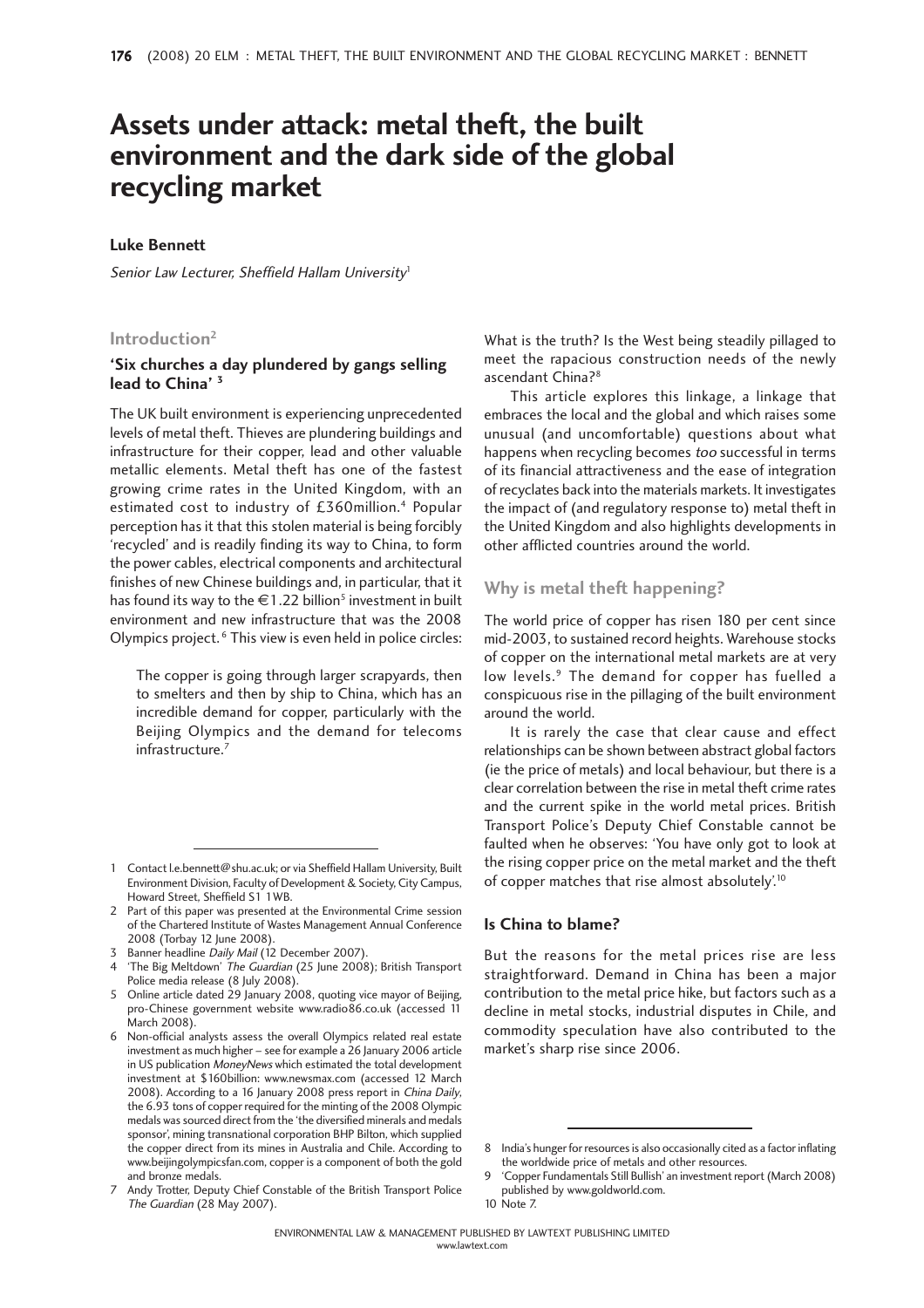According to the United States Geological Survey (USGS),11 China is the world's largest copper consumer, accounting for 20 per cent of world copper demand. The United States is the second biggest consumer, at 15 per cent. The USGS study of world copper demand concluded that China's path to economic growth through its 'open door' policy, although it commenced in the 1970s, did not start to have a significant market impact (and show itself in world copper markets) until the 1990s.

As the USGS notes:

Today, China has the second largest economy after that of the United States. China's impact on mineral and metal markets is greater than its proportional economic size might indicate because China, unlike developed countries, is building infrastructure, a process that is mineral and metal intensive.12

However, the role of commodities speculation in further driving up metal prices should not be underestimated:

Speculators are buying metal that doesn't exist through a paper market. It's not industry driving the price any longer.<sup>13</sup>

This is fairyland. We have never seen such a disconnect between reality and pricing of raw materials. The long-term story is sound but the shortterm froth is patently frightening.<sup>14</sup>

People think they're going to make their millions in commodities, that's the bottom line, and it's true that the world does seem to be running out of copper.<sup>15</sup>

Market speculation was fuelled in 2006 by the US Geological Survey announcing that the world has already used up 26 per cent of all the copper ore ever likely to be found in the earth's crust.<sup>16</sup>

In May  $2006^{17}$  copper prices on the London Metals Exchange jumped to an all-time high of \$8875 a tonne. Yet futures prices for April 2011 were just \$3778 a tonne, suggesting strongly that the market was over inflated, and out of touch with the reality (in the western world at least), given that the market for copper water pipes is in decline (a victim of substitution to  $PVC$ <sup>18</sup> and industrial demand for copper is stable.

There is evidence that the world copper industry has been engaged in 'market making' in China since the mid 1990s, with the aim of encouraging the use of copper water piping in new development. In 1995, the International Copper Association, an international trade association funded by major copper producers,<sup>19</sup> launched its China branch, to promote the use of copper in construction and manufacturing within China. Encouraging the selection of copper piping is the subject of one of its initiatives. By its own admission:

... ICA China continues to monitor and influence related codes, standards, technical specifications and regulations and have maintained a government's positive attitude towards copper plumbing tube. This included ensuring copper piping is listed in codes for both dedicated water systems and fire sprinkler systems.<sup>20</sup>

While the metal theft problem cannot be laid at the door of ICA China, the news that copper manufacturers are lobbying for greater consumption of copper in China may strike some owners of premises afflicted by metal theft in the west as rather galling.

The link between Chinese development and lead theft in the United Kingdom is slightly less clear-cut. The world price of lead has increased markedly in recent years (it rose 40 per cent in the first half of 2007) but China is currently a net exporter of lead (after Australia, China is the largest lead mining nation).<sup>21</sup> However, there is evidence that the sheer scale of transport-related development in China and India<sup>22</sup> is increasing the total demand for lead acid batteries (over 70 per cent of world lead consumption is in this form), this fact combined with moves by China to curb its lead exports and retain a greater portion of its lead for home consumption<sup>23</sup> point to China making a significant contribution to escalating lead prices<sup>24</sup> (and consequently lead thefts) in the United Kingdom.

China's development needs are not confined to metals. In other parts of the world, its hunger for natural resources is felt in other virgin resources. For example, the World Wildlife Fund China estimates that China's demand for

17 'Banks Face Huge Losses' (n 14).

23 Associated Press (4 June 2007).

<sup>11</sup> United States Geological Survey (USGS) Cr, Cu, Mn, Mo, Ni and Steel Price Drivers (Open-File report 2007-1257 Reston Virginia 2007) http://pubs.usgs.gov/of/2007/1257/.

<sup>12</sup> ibid slide 49.

<sup>13</sup> Simon Paynton, head of the International Wrought Copper Council quoted in 'Scrap Thieves in France Ransack TGV Rail Lines for Copper' The Daily Telegraph (13 May 2006).

<sup>14</sup> Richard Elman, head of the Noble Group (an independent investment bank) 'Banks Face Huge Losses In Copper Mayhem' The Daily Telegraph (13 May 2006).

<sup>15</sup> Robin Bhar, a metals analyst at merchant bank UBS quoted in 'Scrap Thieves in France' (n 13).

<sup>16 &#</sup>x27;Scrap thieves in France' (n 13).

<sup>18</sup> ibid. An analyst at BaseMetals.com, is quoted as saying demand for copper tubes was collapsing as producers switched to PVC plastics. The market in Germany has halved from 90,000 to 45,000 tonnes.

<sup>19</sup> The ICA is headquartered in New York, with regional offices in Asia, Europe, Latin America and North America. According to its website www.copperinfo.com, its programmes and initiatives are executed across 31 offices in over 65 countries. Its 38 member companies represent about 80 per cent of the world's refined copper output and are among the top copper producers, copper alloy fabricators, and wire and cable companies in the world.

<sup>20</sup> As quoted on ICA China's website. See http://www.copper.org.cn/ list\_e\_2.asp?newstype=Building%20Construction-Plumbing# (accessed 12 March 2008).

<sup>21</sup> Lead Development Association International website 'Lead Information' www.ldaint.org (accessed 15 March 2008).

<sup>22</sup> India's development needs are not limited to lead: demand for jewellery, due to the rise of the middle class as its economy has burgeoned in recent years, has been cited as a key cause of the world price of gold recently hitting a 30-year high. The Independent (25 September 2007).

<sup>24</sup> MoneyWeek (1 June 2007).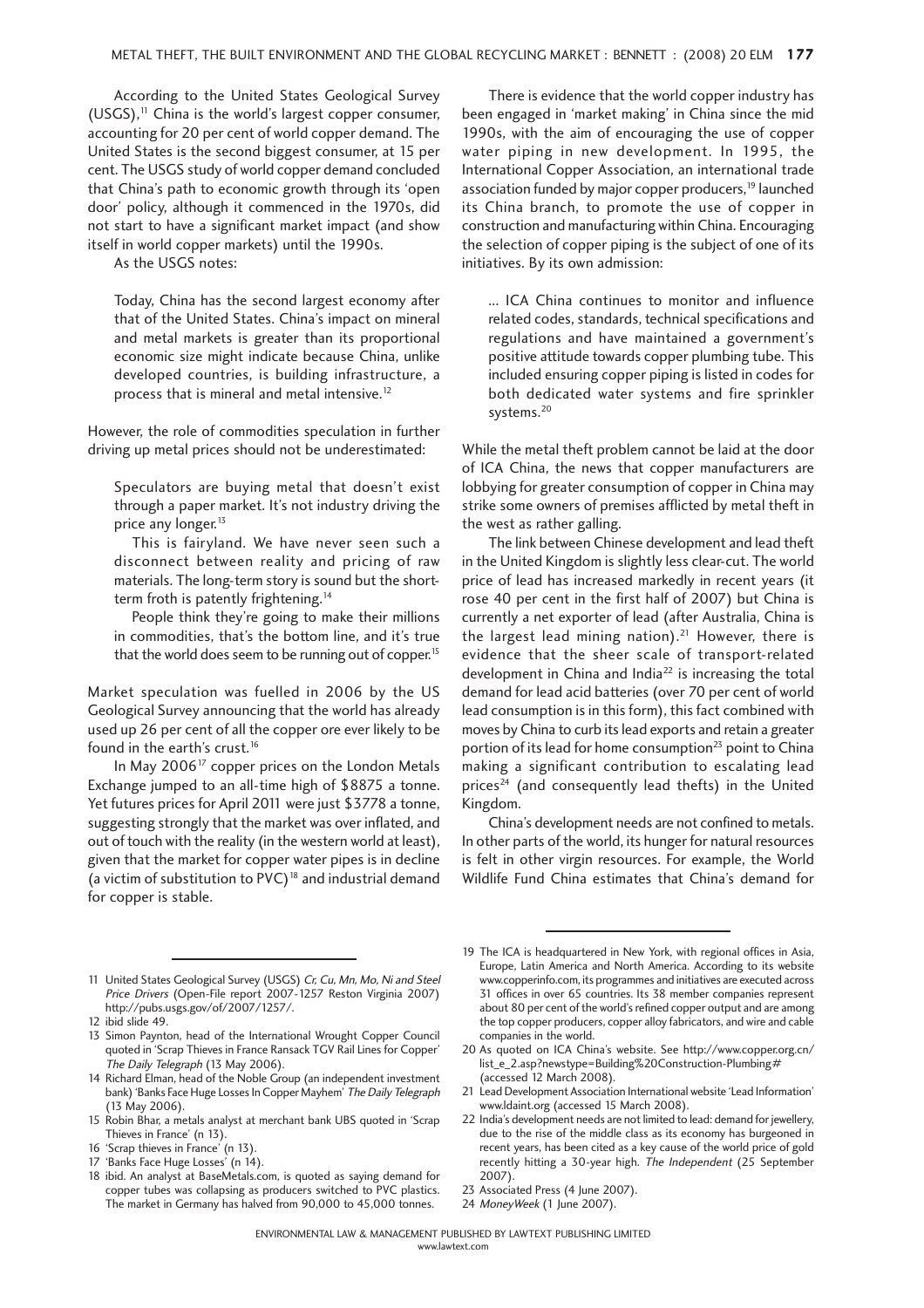imported industrial wood (timber, paper and pulp) will grow by 33 per cent within the next five years.<sup>25</sup> China currently sources the majority of its wood from Russia,<sup>26</sup> but with increasing exploitation of smaller national suppliers in Africa and Indonesia, it has been accused of complicity in illegal logging imports by criminal syndicates.<sup>27</sup>

#### **Will high copper and lead prices continue?**

Completion of the Olympic project and revival in copper supply capacity may go some way to reducing copper price inflation:

China's economy is expected to grow by a whopping 11.8 per cent this year [2007]. But next year, growth is forecast to slow. More importantly for metals prices, the stadiums, rail links and other big infrastructure projects being built for the Olympics – a big driver of Chinese demand for metals  $-$  are almost complete.<sup>28</sup>

Also, production estimates for 2007 predicted a 120,000 production shortfall on demand, with prospects of a production surplus being achieved for 2008 of 300,000 tonnes through the opening (or re-opening) of extra mining and smelting capacity around the world, and resolution of wage-related labour disputes that have affected supply in recent years.<sup>29</sup>

The truth is that no one really knows. As Tim Webb observes,<sup>30</sup> the non-ferrous metal mining industry has traditionally suffered from boom and bust cycles. During periods of high metal prices, more investment is pumped into increasing production. When this new capacity comes on stream, prices slump. But the current, seven-year long, bull market in metals – the longest since the Second World War – has prompted analysts to call it a 'super-cycle'. The industrialisation of China and India, in particular, and the resulting demand for raw materials such as metals, they say, is a once-in-a-generation phenomenon. As a result, the traditional theory of boom and bust may no longer apply.

China's development-related demand for lead and copper is unlikely to stop with the Olympics. As one precious metals speculator notes, with an eye fixed on the inevitability of future growth in Chinese demand:

30 Webb (n 28).

'currently the US consumes 50 pounds of copper per capita each year, while China is using only one pound<sup>'.31</sup>

#### **The impacts of metal theft**

Internet pages from local and national newspapers, utility companies, solutions providers, and law enforcement authorities reveal a catalogue of pillaging around the world, and have provided the source material for much of this article.

- Copper theft is thought to have been the cause of the demolition of a bungalow in Bradford on 22 May 2007. The unoccupied house exploded after copper gas pipes on the outer walls were fractured, apparently by someone trying to rip them out. Police were reported to be looking for two boys, aged 10 and 11, in relation to the explosion.<sup>32</sup>
- Copper theft caused more than 240,000 minutes of delays for train passengers in 2006 after a nearfivefold rise in robberies at tracks and depots.<sup>33</sup> On 21 November 2007 cable theft caused rush hour chaos as 71 trains were cancelled due to the theft in Greater Manchester.34 British Transport Police claim that: 'after the threat of terrorism, the theft of cable is one of BTP's biggest challenges'.<sup>35</sup>
- In January 2006, The Three Watchers, a bronze sculpture, was stolen from Roehampton University's campus. The sculpture's value as art was £300,000, but police fear that it was stolen for its scrap metal value, a mere £1000.<sup>36</sup>
- Such is the demand that (pre-1992 edition) 2p pieces are more valuable if they are melted down for their 97 per cent copper content. $37$  (The Royal Mint estimates that there are more than eight billion pre-1992 1p and 2p coins still in circulation.) $38$
- The impact upon churches has been particularly pronounced, and the reaction of their main insurer, Ecclesiastical Group, particularly prominent. Ecclesiastical spokesman Chris Pitt has said: 'The problem of theft of metal from churches is nothing short of an epidemic. We've never seen a trend of theft which is so widespread and taken hold so quickly'.39 Claims statistics from Ecclesiastical (who insure over 95 per cent of Anglican churches in the United Kingdom) show claims for metal theft rising from £300,000 (85 claims)<sup>40</sup> for the whole of 2005 to £7.6million (2200 claims) for the first nine months of 2007.41
- 31 Copper Fundamentals Still Bullish (n 29).

- 34 Manchester Evening News (21 November 2007).
- 35 British Transport Police press report (10 July 2007).
- 36 The Guardian (26 January 2006).

- 38 BBC News online report (27 October 2007).
- 39 Newspaper interview Wales on Sunday (30 December 2007).
- 40 The Daily Telegraph (22 January 2008).
- 41 Ecclesiastical Insurance Group http://www.ecclesiastical.com/ theftofmetal/index.aspx (accessed 19 March 2008).

<sup>25</sup> WWF China Press Release (8 March 2005) http://www.wwfchina.org/ english/loca.php?loca=297 (accessed 10 March 2008).

<sup>26</sup> Conservation site Mongobay (21 May 2006) (quoting customs statistics from China Customs) http://news.mongabay.com/2006/ 0521-china.html; also 20 April 2005 http://news.mongabay.com/ 2005/0420x-tina\_butler.html (accessed 10 March 2008).

<sup>27 &#</sup>x27;China Consumes Forests of Smuggled Timber' The Guardian (22 April 2005) alleges Chinese Government inaction in the face of evidence of criminal syndicates importing illegal hardwood timber from Indonesia http://www.guardian.co.uk/print/0,3858,5176823-108142,00.html (accessed 10 March 2008).

<sup>28</sup> T Webb The Observer (2 December 2007).

<sup>29</sup> Copper Fundamentals Still Bullish an investment report (March 2008) www.goldworld.com.

<sup>32</sup> The Guardian (28 May 2007).

<sup>33</sup> ibid.

<sup>37</sup> The Guardian (28 May 2007).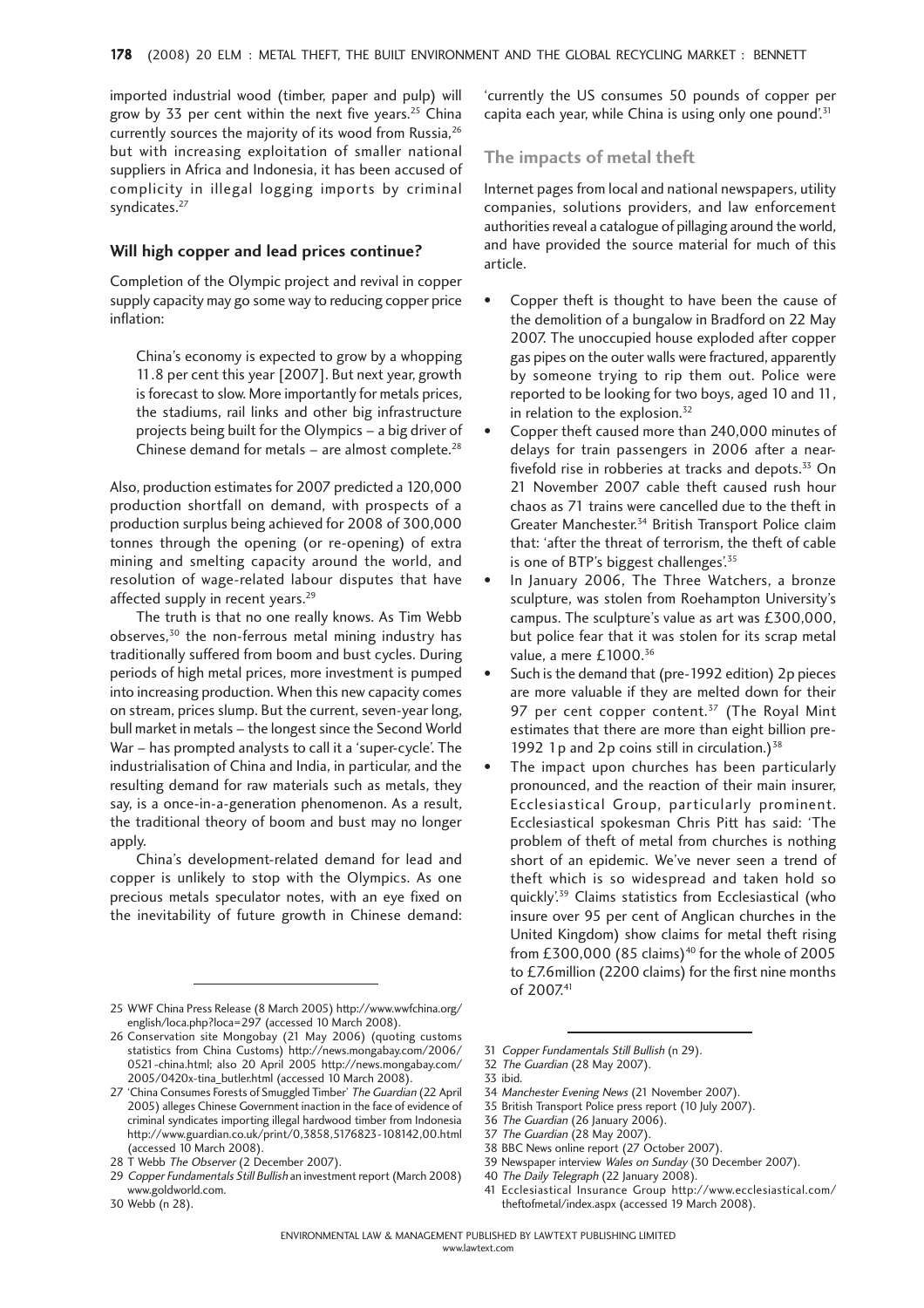- The impact of metal theft reverberates across the insurance industry. 'You can't put copper on an open trailer any more, and insurance premiums are shooting up,' said Simon Paynton, head of the International Wrought Copper Council.42
- Scrap metal yards have themselves been targeted by metal thieves and have had to invest in increased security. In one raid in Shropshire, a stolen lorry was used to smash a way into the locked yard.<sup>43</sup>

It is easy to find contemporary (English language) metal theft stories in countries around the world; for example, USA and Canada, France, Italy, Israel,<sup>44</sup> Malaysia.<sup>45</sup> Jamaica,<sup>46</sup> Australia,<sup>47</sup> South Africa, and Micronesia.<sup>48</sup>

### **Addressing the issue**

What is to be done? This section reviews the options and emerging strategies for responding to the challenge of metal theft from the built environment.

#### **Catching criminals**

Theft from premises (termed 'burglary' if theft is achieved via trespass) is already a criminal offence, as is receiving stolen goods. A number of police forces have mounted campaigns in recent months aimed at targeting police resources (and public attention) upon the various types of metal theft, for example:

• Operation Drum. The British Transport Police has launched Operation Drum to crack down on cable theft and is liaising with Network Rail to ensure that copper is not left unguarded at the side of tracks, as used to be the case, and is not stored in easily accessible parts of depots. The clampdown has also led to stakeouts at suspect scrapyards, which have emerged as key outposts in the cable crime food chain.49 The operation coincided with the 'European Day of Action on Cable Theft' (10 July 2007),<sup>50</sup> a day of action organised by Railpol, the international federation of national rail police forces. The day of action saw raids, surveillance and scrap yard

inspections across Italy, Spain, Germany and the north-east of England.<sup>51</sup> British Transport Police's initiatives include purchase of a hi-tech 'microdrone' (remote controlled surveillance aircraft) to monitor rail infrastructure.<sup>52</sup>

- Operation Saruman. Cambridgeshire police are so concerned by the theft of telephone wires and other scrap metal, said to be costing the county £500,000 each month, that the force has launched a specific campaign to address the problem.<sup>53</sup>
- Operation Steel. West Midlands Police claim that a crackdown on metal theft in the area during 2007 led to a 20 per cent reduction in reported metal theft crimes. During the campaign 414 arrests were made.<sup>54</sup>

Such campaigns appear to be successful in raising public awareness of the scale of the metal theft problem, but whether they will have a significant impact upon metal theft rates over the longer term remains to be seen.

#### **Regulating the theft**

There is nothing particularly new about the theft of lead and copper elements from buildings, or about attempts to control it through criminalisation. The built environment has been afflicted by metal theft for hundreds of years. Lead theft in particular has a history that predates the Industrial Revolution, stretching back to the first use of lead in plumbing systems in the Roman era, and thereafter the use of lead in roofing for churches and other civic buildings in the Middle Ages. Such thefts had an established existence (and terminology) within those societies. An eighteenth-century slang dictionary<sup>55</sup> includes the term 'to fly a blue pigeon', a term given a more expansive explanation in an 1889 US slang dictionary<sup>56</sup> as: 'to steal lead off houses, or cut pipes away ... cut a hundredweight of lead, which they wrap round their bodies next to the skin. This they call a "bible", and what they steal and put in their pockets they call a "testament'''.

A culture of copper theft came to be recorded as copper was incorporated in the built environment in forms which could easily be pillaged; first as anti-barnacle coating to the keels of British naval ships (the origin of the expression 'copper-bottomed') from the mideighteenth century, thereafter with the rise of electrical power (and wiring) in the late nineteenth century, and then with the switch from lead to copper piping in the 1930s. The rise of the copper-bottomed ship led to the emergence of 'toshers', a special subset of 'mudlarks' (Londoners who made their living scavenging the shoreline

<sup>42</sup> Quoted in The Daily Telegraph (13 May 2006).

<sup>43</sup> Shropshire Star (15 June 2007).

<sup>44</sup> J Larkin 'Image System Will Protect 100,000 Square-Meter Israel Assembly Plant and Enhance Loss-Prevention Pro' (April 2006) 186 Automotive Industries 4 p 75.

<sup>45 &#</sup>x27;Lorry Driver Hijacks Own Vehicle Carrying Scrap Metal' New Straits Times (1 January 2008).

<sup>46 &#</sup>x27;Alleviating Shortage of Cement, Basic Food Items and Regulating Scrap Metal Trade Dominated Activities of Industry Ministry' Jamaican Information Service (28 December 2007).

<sup>47 &#</sup>x27;Pair Charged with \$1 Million Copper Theft' ABC News report (on line) (3 March 2008) which reports the widespread transport disruption that is being caused by a wave of railway cable theft in Australia http://www.abc.net.au/news/stories/2008/03/03/ 2178773.htm (accessed 20 March 2008).

<sup>48 &#</sup>x27;Global Copper Thefts on Rise' (21 November 2006) www.energybulletin.net/22790.html (accessed 20 March 2008).

<sup>49</sup> The Guardian (24 May 2007).

<sup>50</sup> British Transport Police 'Five Arrested in North East During Day of Action against Cable Thieves' Press Release (10 July 2007).

<sup>51</sup> British Transport Police 'European Crackdown on Cable Theft' Press Release (10 July 2007).

<sup>52</sup> Wakefield Express (6 February 2008).

<sup>53</sup> C Aslet The Daily Telegraph (21 January 2008).

<sup>54</sup> Express and Star (Wolverhampton) (1 January 2008).

<sup>55</sup> F Grose A Classical Dictionary of the Vulgar Tongue (London Hooper 1788).

<sup>56</sup> A Barrère, C Godfrey A Dictionary of Slang, Jargon and Cant (Leland USA 1889).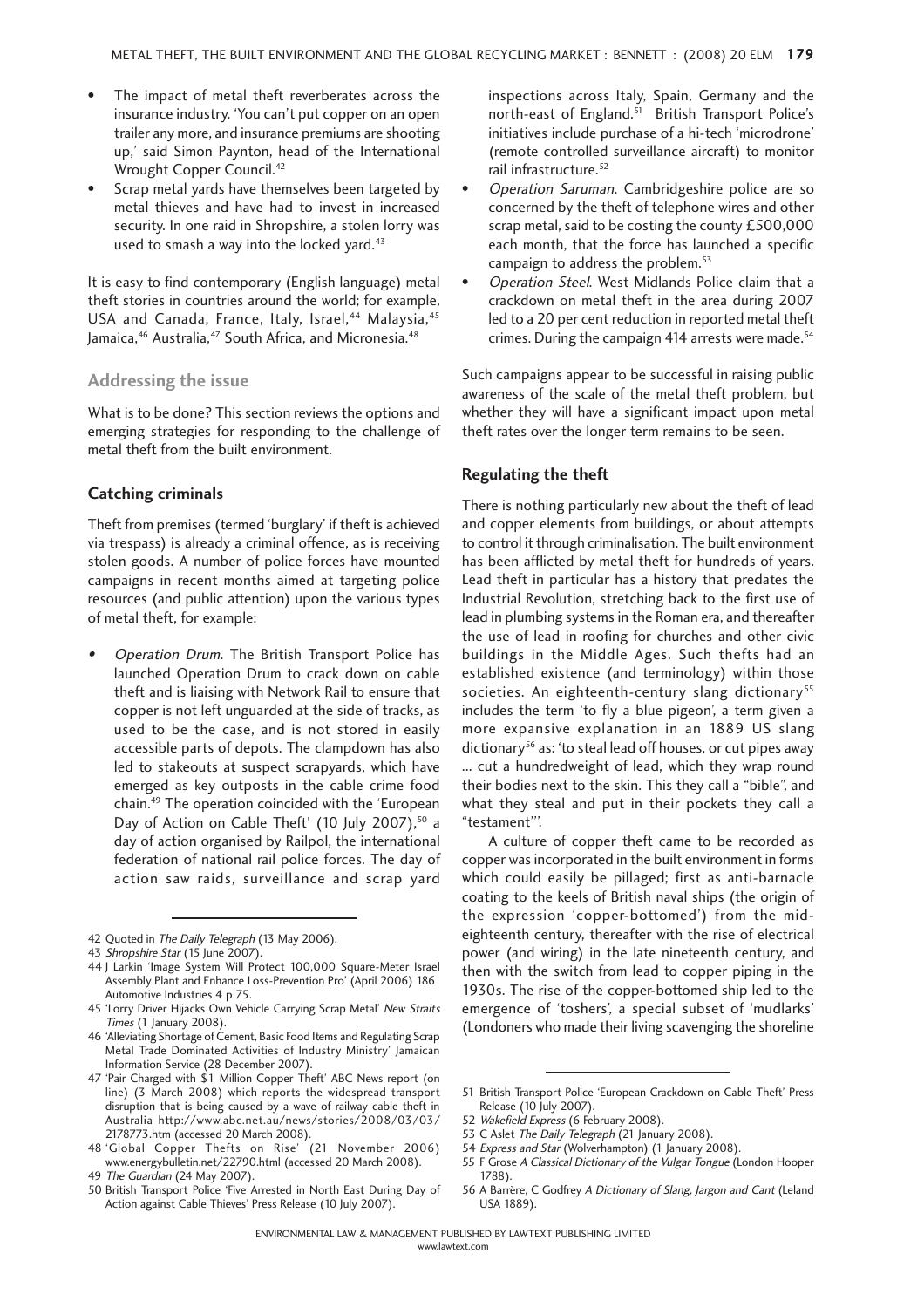of the Thames), who, according to a slang dictionary of 1874<sup>57</sup> 'steal copper from the bottoms of boats in the Thames'.

A random search of the Proceedings of the Old Bailey58 finds over 300 records of proceedings before that criminal court involving lead or copper theft, stretching back to the start of the records in 1674. While lead thefts in the late seventeenth century were from buildings, copper thefts mostly related to the theft of copper kitchen utensils, as copper had yet to appear as a common building element.

In 1731 the Theft Act made the stealing of lead or iron affixed to buildings or yards (or ships) a specific crime. In 1756 the Stealing of Lead etc Act made the unexplained possession of lead, solder, copper, brass, and bell metal a crime if no legitimate reason for its possession could be shown. The taking of these or any other metals attached to buildings was made a specific crime by the Criminal Law Act of 1781. Landau<sup>59</sup> places the development of this and other theft legislation in the context of attempts by the eighteenth- century authorities to develop effective legal remedies against receivers of such materials, but offers little insight (because that is not the aim of her study) into the patterns of metal theft (and/or relationship to urbanisation and/or materials usage) during that century that prompted the development of that legislation. However, Landau's survey of court records suggests that actual prosecutions under this legislation may in practice have been largely confined to the protection of ships and dockyards from toshers and employee pilfering, rather than wider defence of the built environment against metal theft.

What we do know, however, is that the penalty for breach of the 1781 Act's anti-metal theft provisions was seven years' transportation to Australia (although that punishment may well have been a lenient one in the penal culture of the era where the death penalty was available for a wide range of crimes, including burglary).

Subsequent codification of the laws of theft (the Larceny Act of 1861 followed by the 1968 Theft Act) saw the metal theft specific offences merged into generic theft offences as part of a general trend towards a 'generic' form of anti-theft law.

In 1964 the Scrap Metal Dealers' Act was introduced to improve regulation of the scrap metal trade (which has always had a reputation for straddling the legitimate and the black economies). The 1964 Act was not the first attempt to regulate the trade; Victorian control of offensive trades and the Old Metal Dealers Act 1861 had preceded it. The 1861 Act was concerned with the sales route for stolen metals (ie fencing) aspect. The 'offensive trades' legislation was focused upon the environmental pollution side effects of the copper recovery industry, namely the

Anecdotal (London 1874).

59 N Landau 'Summary Conviction and the Development of the Penal Law' (Spring 2005) 23 Law and History Review 1 http:// www.historycooperative.org/journals/lhr/23.1/landau.html.

toxic dark smoke caused by cable stripping. That activity is now a criminal offence under s 33 of the Clean Air Act 1993 (whether performed by a metal thief or legitimate scrap dealer). However, cable smoke remains a tell-tale sign of metal theft here and around the world: as one commentator on Italy's spate of metal theft put it (rather colourfully) in November 2006: 'toxic smoke from the clandestine burning of insulation off cables is filling the night sky of some Rome neighbourhoods'.60

#### **Regulating the market in stolen metal**

The 1964 Act was, however, the first 'modernising' step, in the sense that it introduced documentary and audit controls that are now widespread across environmental regulation. The controls (all criminal offences if breached) require:

- scrap metal businesses to be registered with the local authority
- records of dealings to be kept recording all receipts and onward shipments of scrap metal (and retained for at least two years)
- no scrap to be purchased from persons under 16
- records to be produced to an inspector upon demand.

The records of dealings are required to include:

- description and weight of the material
- date and time of receipt of the material
- name and address of the person from whom the material is received
- price or estimated value of the material
- registration mark of the vehicle delivering the material.

The Act made certain concessions to acknowledge the existence (and recycling contribution) of itinerant scrap metal dealers operating without a scrap store or yard. Such persons must be registered, and can be required to operate a receipt-based system to record their onward sales.

It may be thought that these provisions would result in a readily traceable trail for investigating metal theft. However, the reality does not appear to bear this out. In a recent ITV documentary,<sup>61</sup> a reporter visited a number of West Midlands scrap yards, offering increasingly audacious scrap for sale, including a lorry-load of manhole covers, part of a bronze statue, and a bus shelter complete with bus stop sign. Using concealed cameras the yards involved were seen to accept the materials offered without any apparent suspicion or questioning, despite the increasingly eccentric and dubious information offered by the journalist about the material's provenance.

The documentary (like the press coverage reviewed for this paper) featured expressions of concern by law enforcement agencies, utilities, and property owners about metal theft but neither local, national, nor regional<br>57 J Camden Hotten The Slang Dictionary: Etymological, Historical and

<sup>58</sup> http://www.hrionline.ac.uk/oldbailey/ (accessed 17 March 2008).

<sup>60</sup> I Simpson in a Reuters news report (17 November 2006) http:// news.sawf.org/Lifestyle/27614.aspx (accessed 17 March 2008).

<sup>61 &#</sup>x27;The Great Drain Robbery' Tonight ITV 1 (28 January 2008).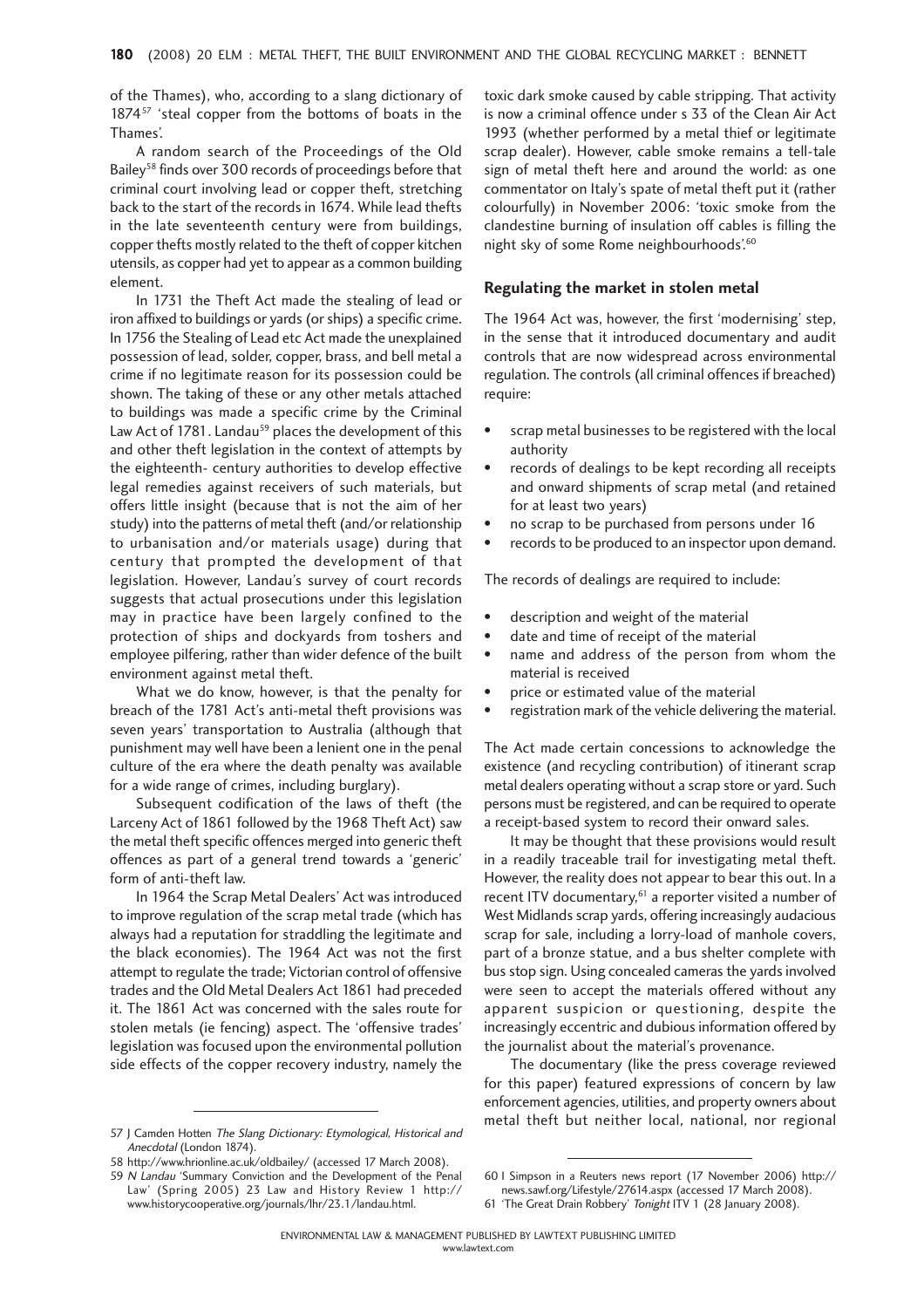politicians in the United Kingdom have commented on it. Whereas the response in many US states has been to introduce or tighten county or state level ordinances, there is a noticeable lack of political or legislative comment upon such matters in this country. In February 2008 the US National Conference on State Legislatures listed 19 US states that had enacted laws intended to curb metal theft, and 19 more where legislation is pending.<sup>62</sup>

The action by US county and state authorities appears to seek the introduction of identity and transaction recording; something the 1964 Act already requires. An added innovation in states such as New York<sup>63</sup> is a requirement that photo identification evidence must be produced (and/or the scrap seller photographed) before any trades of \$50 or more can proceed. Also, due to fears of (literal) currency meltdown, the US Federal Government legislated in April 2007 to make it illegal to melt down US coins or to export them abroad in any quantity; anyone convicted of these new crimes faces a fine of up to \$10,000 and/or five years imprisonment.<sup>64</sup>

The call for further action (where stated) from stakeholders in the United Kingdom is (from British Transport Police) to ban cash-based scrap transactions and move towards an 'account only' basis of payment. However, a move to such a system (and this, I believe, is BTP's aim) would discourage the occasional scrap metal seller – it would seek to remodel the profile of the client base. Each scrap yard would, in effect, be discouraged from dealing with 'one-off' customers. Clearly that could have a suppressive effect on the amount of legitimate scrap metal delivered to yards. It could also have the effect of suppressing illegal trades (assuming that all scrap dealers could be compelled to comply fully).

The scrap industry (taking its trade association as representative<sup>65</sup>) would prefer to stick with its scheme of voluntary action, a system of stolen material alerts to merchants aimed at attracting attention to stolen articles before they are offered for sale at scrap yards. A similar scheme has operated since 1992 within the architectural salvage market for stolen garden and architectural antiques.<sup>66</sup> However, the generic nature of scrap metal renders this problematic for all consignments other than those which include 'novelty' items (eg stolen statues). A bundle of copper wiring normally bears no distinguishing shape or marks from which its origin can even be guessed at. As Knox<sup>67</sup> notes, it is precisely this anonymity which makes metal theft detection difficult.

During 2007, proprietary technologies emerged offering some hope for the individuation of built environment assets vulnerable to metal theft. These included a range of 'DNA' security paints that feature a unique chemical code in each batch, enabling forensic testing of recovered materials so they can be traced back to their owner (and also acting as a disincentive to the less serious potential thief). The most widely known example is 'SmartWater',<sup>68</sup> a substance which has been widely adopted upon school estates and utilities in South Yorkshire. Indeed, South Yorkshire Police mounted 'Operation Apparent' in October 2007, a successful metal theft crackdown based upon recovering copper encoded with this technology.<sup>69</sup>

#### **Market manipulation**

What could national government do, beyond publicly acknowledging the seriousness of the problem? Metal theft from the built environment is a truly global phenomenon, and its roots lie in classic supply and demand factors playing themselves out around the world.

Given the intrinsic difficulties of individuating copper and lead in such a way that more traditional approaches to law enforcement can be effective in cracking down on metal thefts (whether of the organised or opportunistic variety), tighter regulation can only meaningfully focus upon the recycling market. Criminologists style this the 'market reduction approach'.70

However, such approaches work best where the criminal and legitimate 'marketplace' can be clearly distinguished and separated. The problem, of course, is that there is a single market infrastructure for the reintegration of 'scrap' metal back into productive use in the United Kingdom. Also, and unlike many other property crime networks, metal theft requires no 'fencing' (or laundering) process by criminal intermediaries to be undertaken to render the stolen material into a form or context in which it can be successfully presented at a legitimate inlet for reintegration into use and manufacturing flows. Accordingly enforcement drives (such as have been described above) may be a more effective way of cracking down on metal theft than further elaboration of existing legal controls over scrap yards.

Export controls could in theory be introduced to suppress the demand for scrap copper and lead within the United Kingdom, but that would have major implications for the legitimate copper and lead markets (and would soon run into legal challenge on 'free movement of goods' grounds under EU law). At least three metal-theft afflicted countries have taken this step; Russia<sup>71</sup> and Kazakhstan,<sup>72</sup> both in 2000, while in 2007 Jamaica declared a temporary moratorium on all scrap

<sup>62</sup> San Diego Union Tribune (3 February 2008).

<sup>63</sup> Associated Press (23 January 2008).

<sup>64</sup> BBC News online report (27 October 2007).

<sup>65</sup> British Secondary Metals Dealers Association.

<sup>66</sup> www.Theft-alerts.com.

<sup>67</sup> A Knox Secondary Metal Recyclers & Copper Theft – Strategic Assessment (Florida Department of Law Enforcement 2007) (unpublished) available at http://www.fdle.state.fl.us/FCJEI/ Analyst\_Info/Analyst%20Academy/Class%206%20Assessments/ Class%208%20Assessments/Knox%20Assessment%20Paper.pdf.

<sup>68</sup> www.smartwater.com.

<sup>69</sup> South Yorkshire Police http://neighbourhood.southyorks.police.uk/ news/armthorpe/181020071429 Press Release (18 October 2007).

<sup>70</sup> M Sutton, J Schneider and S Hetherington Tackling Theft with the Market Reduction Approach – Crime Reduction Research Series Paper <sup>8</sup> (London Home Office Policing and Reducing Crime Unit 2001) http:/ /www.homeoffice.gov.uk/rds/prgpdfs/crrs08.pdf.

<sup>71</sup> Reported in American Metal Market (1 September 2000).

<sup>72</sup> ibid (22 December 2000).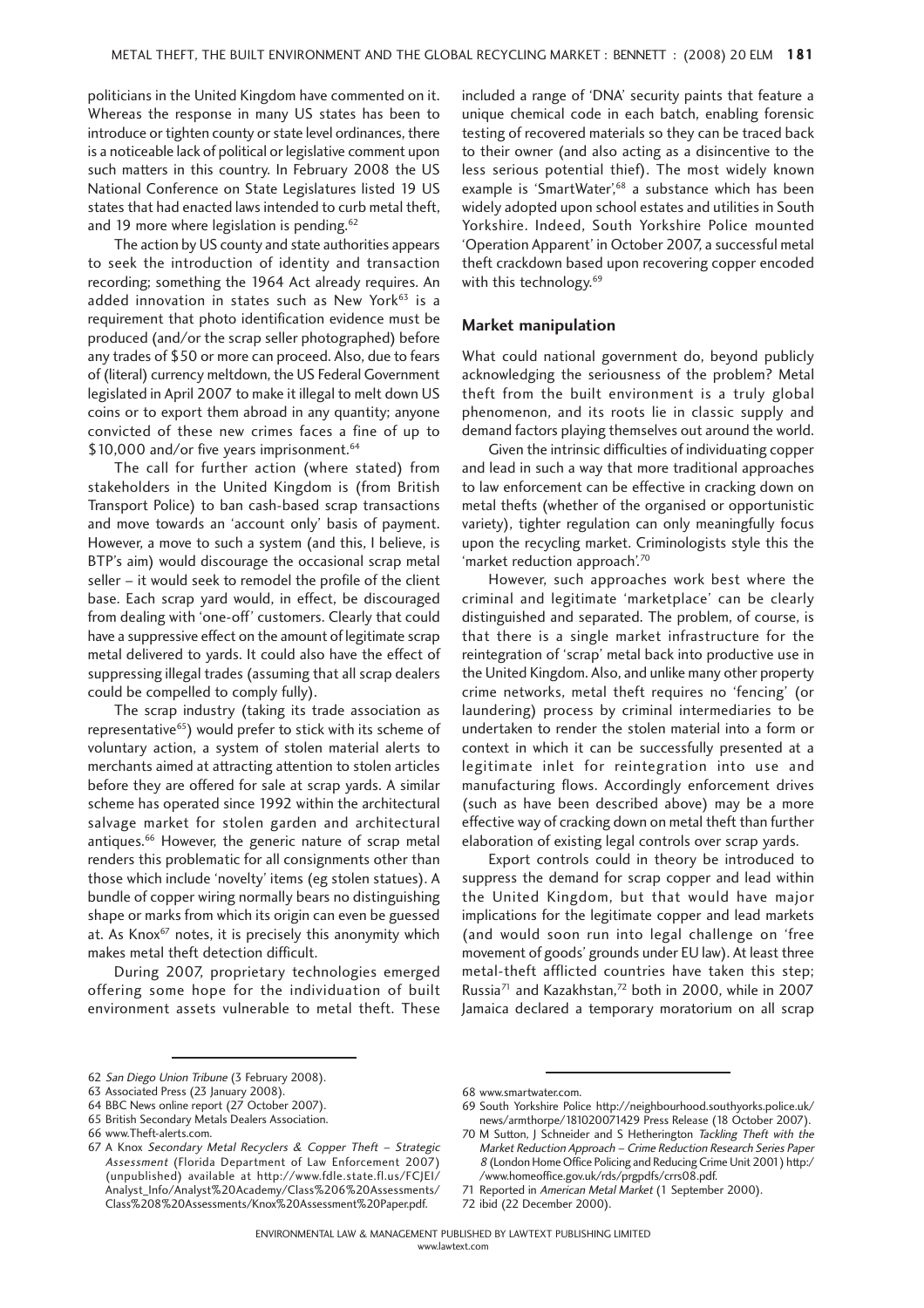metal exports while it investigated why scrap metal export rates had increased 600 per cent between 2005 and 2006. However, such bans do not appear to last. Russia abandoned this policy in 2001 and replaced it with licensing and audit chain requirements more characteristic of the western style of regulation in that year.<sup>73</sup> Meanwhile, in Bulgaria, fines for metal theft were increased in 2001 in an attempt to alter the cost versus benefit equation in that country,<sup>74</sup> and in October 2000, Estonia<sup>75</sup> was reported to be considering introducing legislation to restrict the flow of scrap metal around its territory.

These extreme eastern European reactions in part reflect the legacy of their authoritarian approaches to social and economic control, but are also testimony to the wave of asset pillaging that hit the area in the 1990s in the social and economic dislocation that followed the fall of the Berlin Wall.76 The rise of systematic pillaging (not just for metal) in these former command economy states was an example of an over-exuberant, extremely anticollectivist capitalism, both more raw and more destructive than had been anticipated by Sir William Ryrie, of the World Bank's International Finance Corporation, when he forecast in 1990 that: 'economic man cannot be far beneath the surface. One has to believe that a decontrolled environment with the right incentives will lead to the emergence of entrepreneurs'.<sup>77</sup>

#### **Wider implications for recycling**

The scrap metal industry predates the growth of contemporary recycling initiatives. The value inherent within redundant metal items has always supported a market in the recovery of such materials. The ferrous metal sector needs scrap as an integral part of the production process for new steel (scrap serves a chemical purpose, it is not merely a substitute for virgin iron ore). In western Europe the majority of lead consumed is recycled rather than freshly processed from ore. Copper is readily identifiable within demolition and other waste streams, and provides a high effort to reward ratio for the collector and the recycler. Accordingly, the scrap metal industry is desirable and unavoidable. It is an example of a system in which resource values and ease of recovery enable a finite resource to have an enduring life spread across many incarnations. It should be applauded for its success.

However, as has been shown, this value-driven success has the ability to become counter-productive. High prices, readily accessible materials in the built environment, and informal infrastructures for the sale and integration of stolen metals back into the productive chain create a cycle of asset stripping that has major economic and social (and also environmental) costs.

75 ibid (17 October 2000).

Could future successes in establishing recycling infrastructure lead to other materials being pillaged and then laundered through recycling channels? Until recently the prospects of this happening in the United Kingdom appeared low, partly due to comparatively low (and often marginal or negative) values for non-metallic recyclates, and partly due to the lack of public involvement in the trading of such materials (such materials are conventionally donated by consumers who are eager to do their bit at the bottle bank). However, an increase in market prices and increased awareness among the criminal element, whether organised or opportunistic, would, in situations where the resources in question are readily capable of direct sale to users, or relatively easy to reintegrate into legitimate resource be likely to lead to a rise in other levels of resource crime.

Some commentators view the rise of door-to-door clothing collections<sup>78</sup> (ostensibly for charity) as an example of such a development (and something to which there has been a conspicuous national government reaction).79 Such clothing is believed to be exported to eastern Europe and Africa and sold there at street stalls.<sup>80</sup>

More worryingly, 2008 has seen signs suggesting that other resources which are accessible to plunder in the built environment are being targeted, as their global prices start to rise. Examples include thefts of fuel<sup>81</sup> and theft of catalytic converters<sup>82</sup> (from high performance cars) in order to recover their platinum content.

It has become conventional in senior policing circles to view a certain section of the criminal fraternity as essentially rational in their behaviour, according to 'rational choice theory'.83 This practical criminological theory takes the view that theft crimes are largely motivated by a cost/ benefit calculation, and that crime is more the product of opportunities and environments than personality. According to this perspective high reward, low risk of capture crimes are attractive to criminals, and the focus of their thieving will change over time, following where the best benefit/risk can be found. By such analysis, the richest pickings may increasingly be found in environmental and related resource crime – whether

82 Thieves Target Catalytic Converters' Los Angeles Times (2 January 2008); 'The Big Meltdown' The Guardian (25 June 2008).

<sup>73</sup> ibid (5 June 2001).

<sup>74</sup> ibid (20 December 2001).

<sup>76</sup> See, for example, R Manser 'The Squandered Dividend – The Free Market and the Environment in Eastern Europe' (London Earthscan 1993).

<sup>77</sup> Financial Times (5 January 1990).

<sup>78</sup> See for example BBC News report (18 August 2006) of a bogus 'charity' collector in South Wales http://news.bbc.co.uk/1/hi/wales/ south\_east/5263072.stm.

<sup>79</sup> HM Cabinet Office, office of the third sector 'Give with Care: New Awareness Drive to Deal with Bogus Charity Clothing Collections' Press Release (3 December 2007) http://www.cabinetoffice.gov.uk/ third\_sector/news/news\_stories/071203\_bogus\_charities\_collections. aspx and http://www.consumerdirect.gov.uk/watch\_out/scams/boguscharity-collection/.

<sup>80 &#</sup>x27;The Great Charity Collection Scam' The Guardian (18 August 2007)

<sup>81 &#</sup>x27;Breakdowns Caused by Fuel Theft Soar, say RAC' The Daily Telegraph (22 July 2008); 'Farmers Fear Fuel Theft Epidemic as Harvest Season Starts' The Daily Telegraph (25 July 2008); 'It Used to Be Deer Poaching, Now Rural Gangs Move into the Oil Business' The Guardian (28 June 2008).

<sup>83</sup> M Felson and R V Clarke 'Opportunity Makes the Thief - Practical Theory for Crime Prevention: Police Research Series – Paper 98' (London Home Office Policing and Reducing Crime Unit 1998) http:/ /www.homeoffice.gov.uk/rds/prgpdfs/fprs98.pdf.